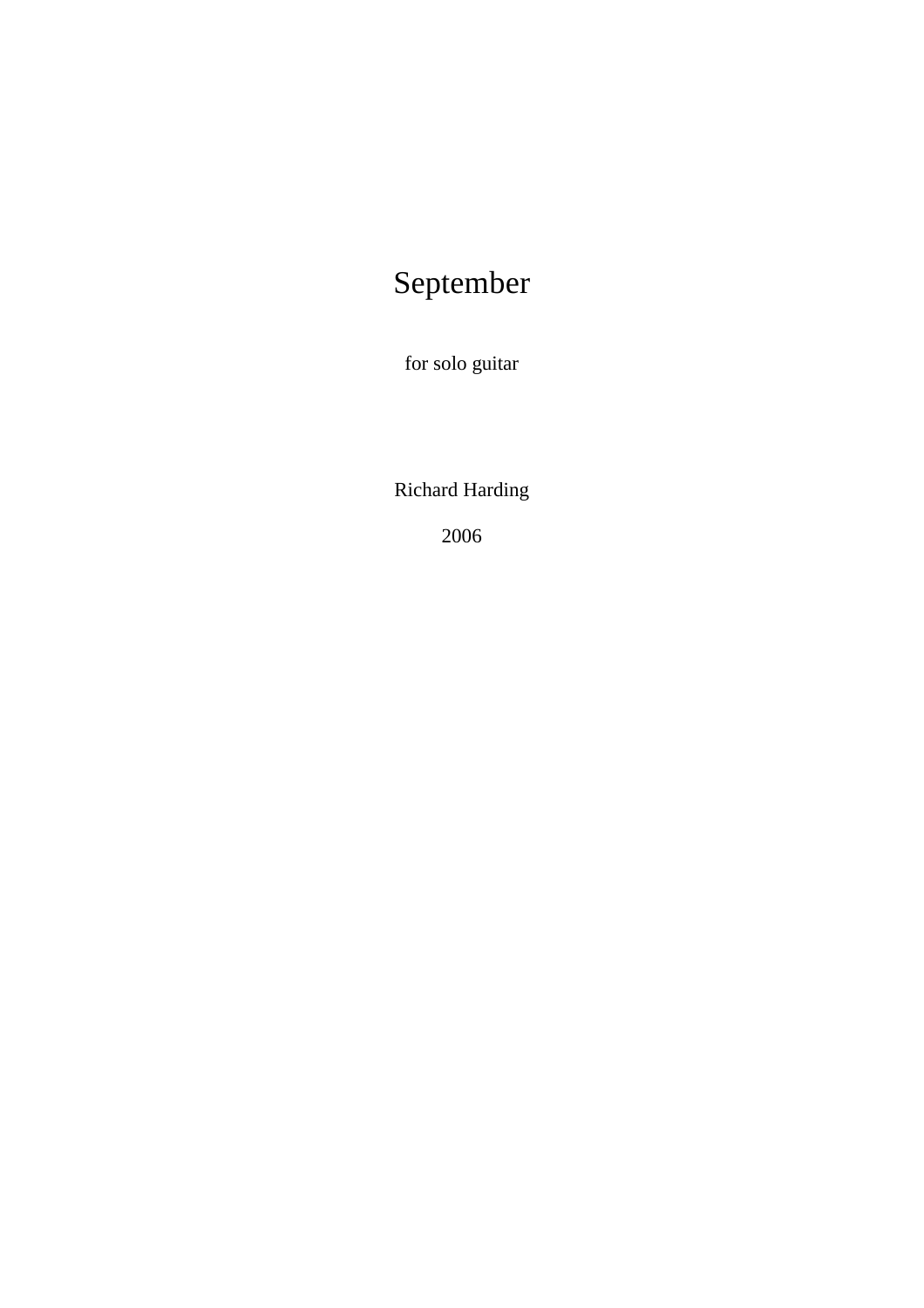$\begin{array}{c} \textcolor{blue}{\textbf{I} \textbf{I} \textbf{I} \textbf{I}} \end{array}$